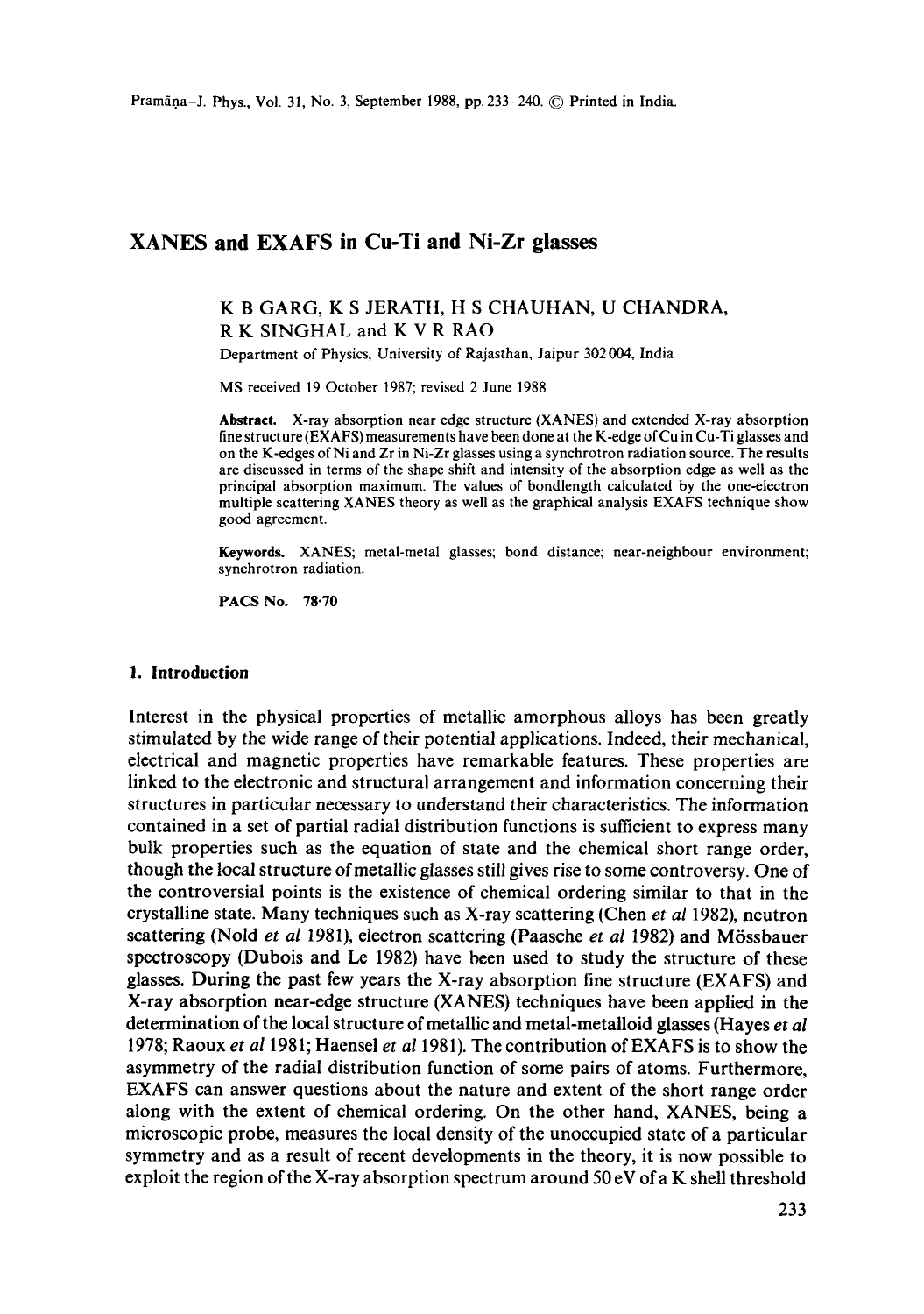to provide structural information on the local atomic environment of the absorbing species (Durham *et al* 1981).

In this paper we present a XANES and EXAFS study of copper-titanium and nickelzirconium glasses at their copper, nickel and zirconium edges respectively. The local chemistry of these glasses has been explained in terms of hybridization, edge shift and charge transfer. Bond lengths have been evaluated by the graphical analysis method (Lytle *et a11975)* of EXAFS theory and the new multiple scattering approach (Bianconi *et al* 1983) for XANES calculation.

# **2. Experimental**

Ribbons of metallic glasses ( $\sim 30 \mu$ m thick) were gifted to us by Prof. G Hallam of Leeds University, UK and prepared by the melt spinning technique. These were thinned down to about  $\sim 10 \mu m$  for measurements. In the Cu-Ti glasses the Cu percentage varied from  $43-66\%$  and in Ni-Zr glasses the Ni content varied from  $24-34\%$ . XANES and EXAFS measurements were performed at the K-edge of Cu in Cu-Ti glasses and at the K-edges of Ni and Zr in the Ni-Zr glasses at the EXAFS 5-1 station at Daresbury (UK) using the synchrotron radiation source operating at 1.8 GeV and 200 mA in the multibunch mode at a Si (220) channel-cut monochromator. Spectral resolution was better than 0.2 eV. All the spectra were recorded at room temperature.

## **3. Results and discussion**

The spectra recorded after proper calibration and normalization to the main peak are shown in figures 1-4. Figure 1 shows the XANES part of the Cu K-edge in Cu-Ti glasses and Cu metal. Figure 2 shows the XANES part at the Ni and Zr K-edge in Ni-Zr glasses with their respective metals. Similarly figures 3 and 4 show their corresponding EXAFS region. Figures 5 and 6 show the n vs k plots of EXAFS at Cu K-edge in Cu-Ti glasses and at Ni and Zr K-edges in Ni-Zr glasses.

# 3.1 *XANES*

Figures 1 and 2 show that the edge structure in Cu-Ti glasses and Cu metal as also in Ni-Zr glasses and their corresponding metals looks almost similar. A clear kink observed midway in the spectra or at the end of the first rise of metal and glasses, loses its intensity in glasses indicating an increase in hybridization of the 4p states with *3d-4s*  states due to glass formation resulting in a decreased density of pure symmetric states. Similarly the clearly discernible decrease in the prominence of the kink (figure 2) in the Zr edge in Ni-Zr glasses may be due to decrease in the *5s-5p* hybridization. Although the first increase appears to be coincident in Cu-Ti and Ni-Zr glasses with their corresponding metals, the second and the main peak in the glasses shifts towards the lower energy region with respect to the metal. A small shift of about  $\sim 0.5$ eV is observed (table 1) in Cu-Ti and Ni-Zr glasses at the Cu and Ni edges with respect to metals. Results on Zr indicate an edge shift of  $\sim -2.0 \text{ eV}$  and a shift of about  $-12.5 \text{ eV}$ in glasses with respect to metals. The same order of chemical shift was reported by Garg *et al* (1988). Raoux *et al* (1980) and studies of dysprosium by Stern *et al* (1978) in DyFe<sub>2</sub>.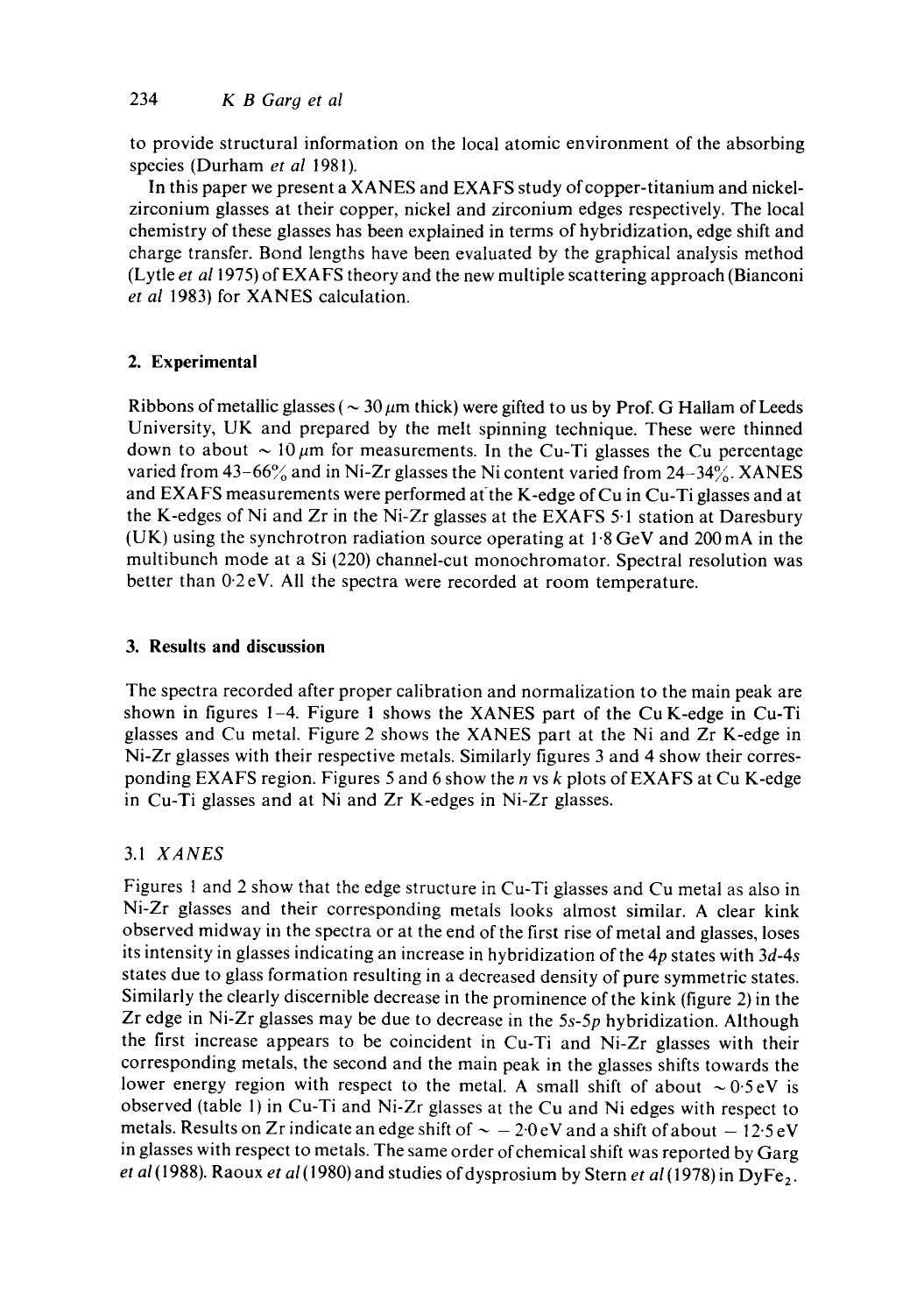

Figure 1. Cu K-XANES spectra from Cu foil and Cu-Ti glasses.



Figure 2. XANES spectra at the Ni and Zr K-absorption edges in Ni and Zr foil and Ni-Zr glasses.

It is also interesting to note (figures 1, 2 and table 1) that these shifts in Cu-Ti glasses increase with decrease in the Cu-content (or increasing Ti content) whereas in Ni-Zr glasses it decreases progressively with decreasing Ni content (or increasing Zr content) both in Ni and Zr spectra. The observed shifts to lower energies could be ascribed either to a charge transfer (Agarwal and Verma 1970) between the two components to the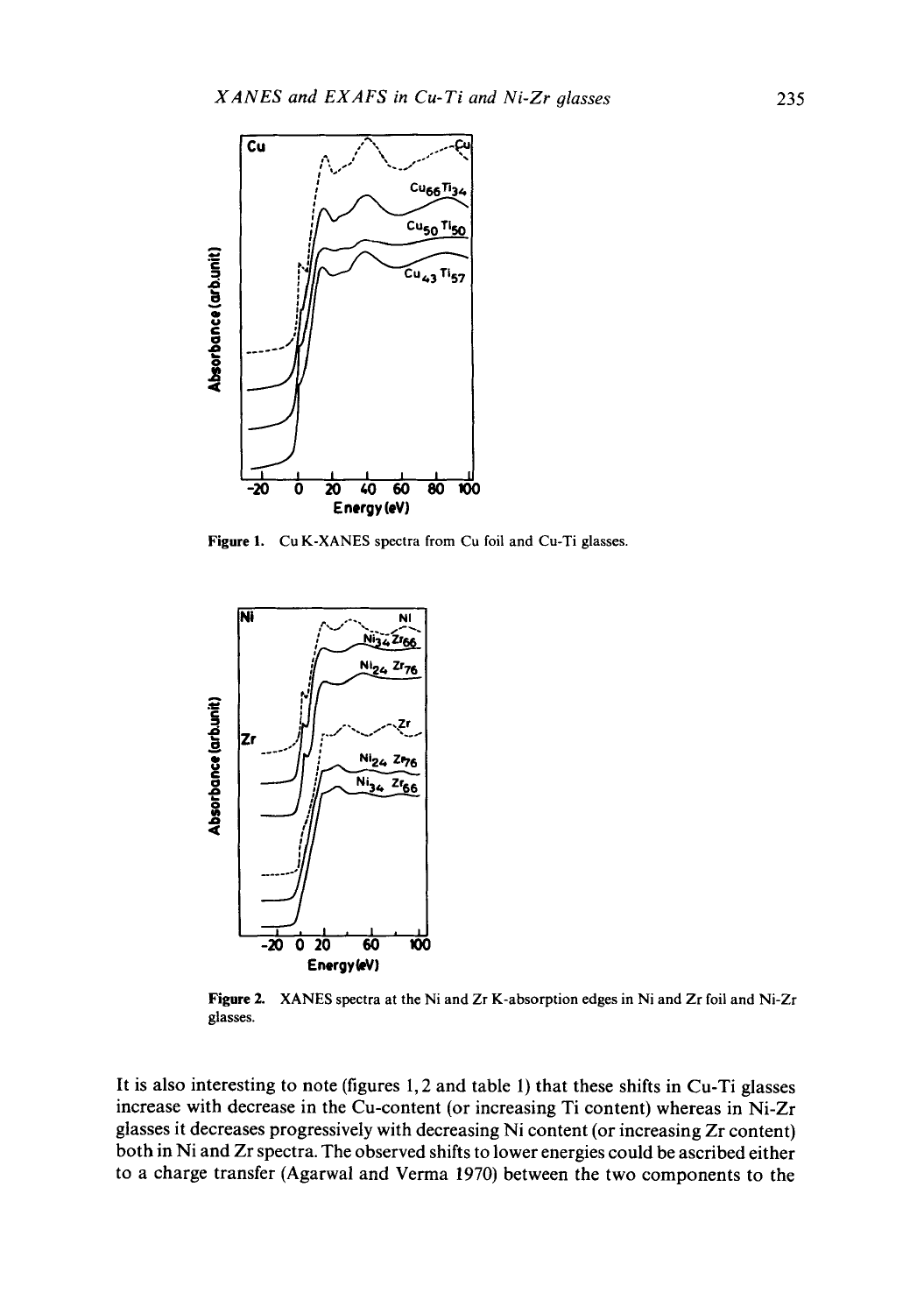

Figure 3. Cu K-EXAFS spectra from Cu foil and Cu-Zr glasses.



**Figure 4.**  EXAFS spectra at the Ni and Zr K-absorption edges in Ni and Zr foil and Ni-Zr glasses.

changes in the near-neighbour distances (Garg *et a11986)* or to the changes in effective radius of the atomic valence shell (Hageman *et al* 1974). It is difficult to attribute the shifts to any particular factor though a counter-balancing interplay in these effects appears to be the cause of such shifts. In the XANES at the Ni edge (figure 2), however, this could be explained by a charge transfer from the Zr 4d orbitals to the unfilled Ni 3d shell in the alloy (Visnov *et al* 1982). The shift in the first peak of Zr is too high and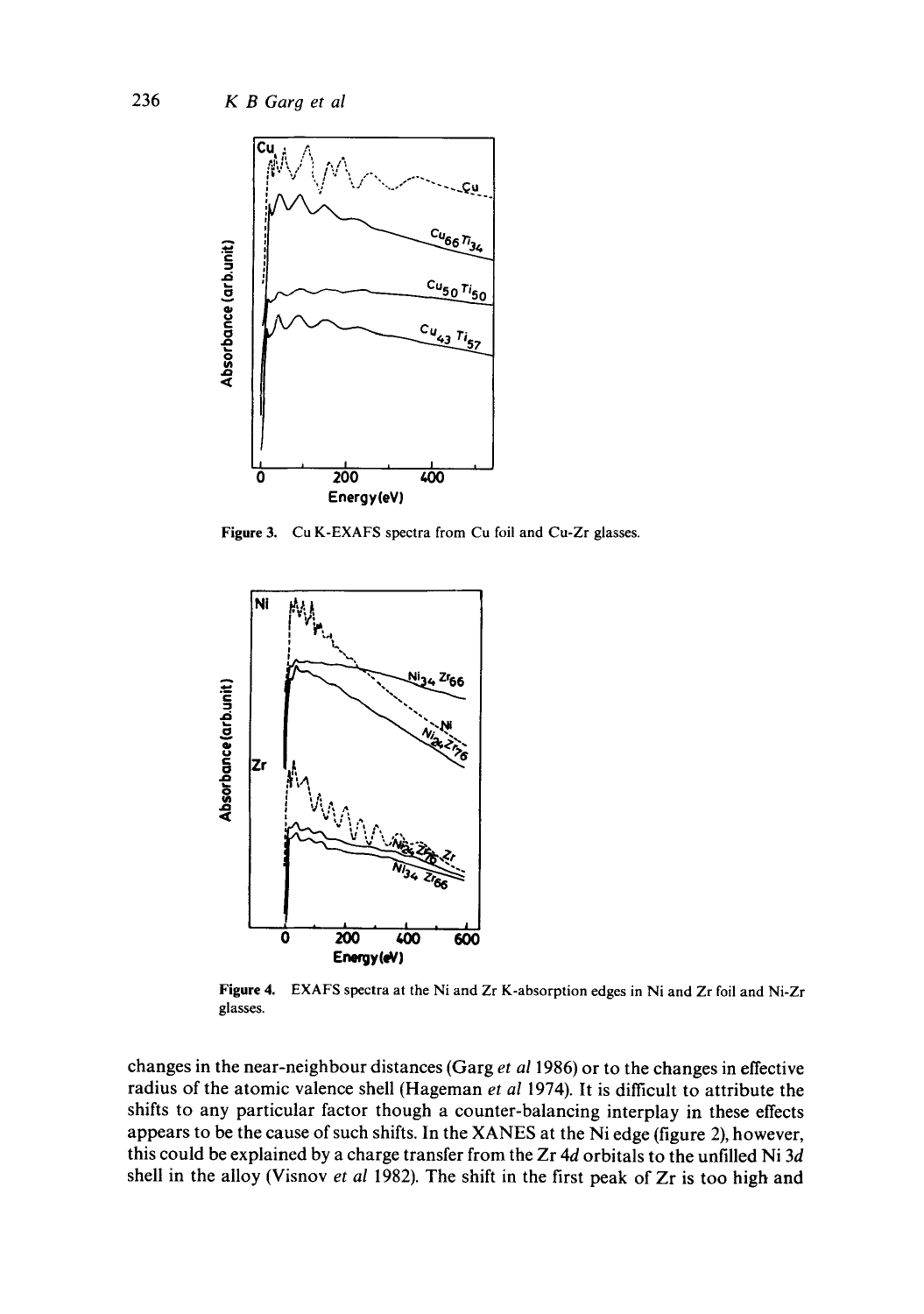

Figure 5. n vs k plots of EXAFS at Cu K edge in Cu-Ti glasses.



Figure 6. *n* vs *k* plots of EXAFS at Ni and Zr K-edge in Ni-Zr glasses.

probably due to changes in the near-neighbour environment of charge transfer though the mode and direction of this may not be easily envisaged (Garg *et a11986).* Based on the above argument the shift in Cu-Ti glasses is more likely to arise due to charge transfer from  $Ti(3d)$  to  $Cu(3d)$ ,  $Cu$  being more electronegative.

Another important feature is the intensity of the main peaks in these glasses which varies with copper percentage. The intensity of the peak first appears to decrease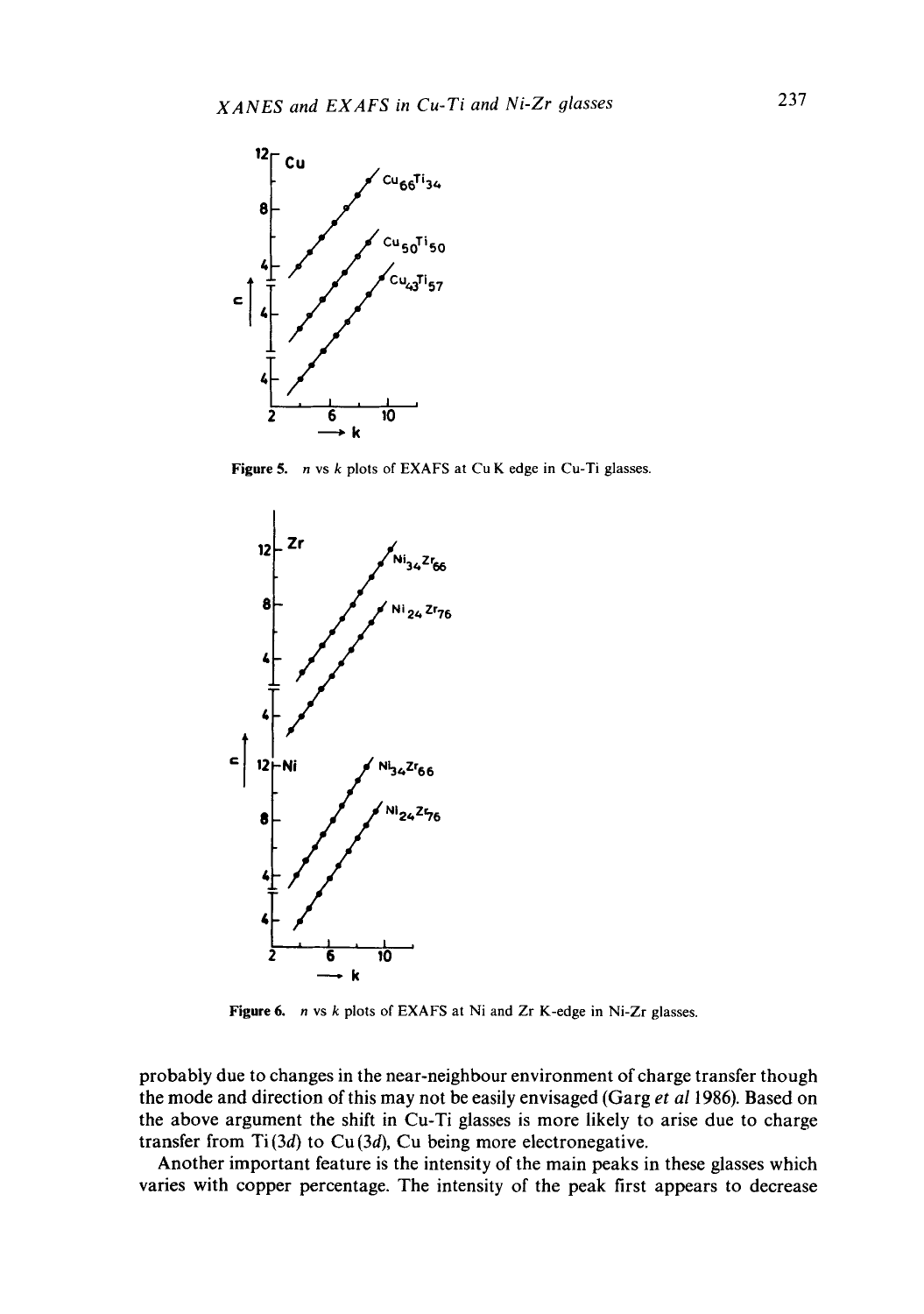| Sample                                                                    | $\Delta E_F$<br>(eV) | $\Delta E_{A}$<br>(eV) | $E_{\rm r} = E_{\rm A} - E_{\rm r}$<br>(eV) | R(XANES)<br>(A)      | R(EXAFS)<br>$(\AA)$ |
|---------------------------------------------------------------------------|----------------------|------------------------|---------------------------------------------|----------------------|---------------------|
| Cu $(E_F = 8971.54 \text{ eV}; E_A = 8987.01 \text{ eV})$                 |                      |                        |                                             | $\bar{V} =$<br>72.60 | $\alpha = 0.48$     |
| Cu66Ti34                                                                  | $-0.26$              | $-0.24$                | $15-49$                                     | 2.53                 | 2.53                |
| Cu50Ti50                                                                  | $-0.46$              | $-0.51$                | $15-42$                                     | 2.52                 | 2.53                |
| Cu43Ti57                                                                  | $-0.74$              | $-1.51$                | $14-70$                                     | 2.51                 | 2.50                |
| Ni $(EF = 8331.2$ eV; $EA = 8349.5$ eV)                                   |                      |                        |                                             | $\bar{V} =$<br>84.89 | $\alpha = 0.15$     |
| Ni34Zr66                                                                  | $-0.67$              | $-1.21$                | 17.76                                       | 2.60                 | 2.63                |
| Ni24Zr76                                                                  | $-0.47$              | $-0.23$                | 18.55                                       | 2.62                 | 2.60                |
| $Zr$ ( $E_r = 17996 \cdot 0 \cdot eV$ ; $E_A = 18022 \cdot 66 \cdot eV$ ) |                      |                        |                                             | $\bar{V} = -69.24$   | $\alpha = 0.52$     |
| Ni34Zr66                                                                  | $-2.91$              | $-13.44$               | 16.12                                       | 2.75                 | 2.76                |
| Ni24Zr76                                                                  | $-1.93$              | $-12.79$               | $15-79$                                     | 2.75                 | 2.78                |

**Table 1.** Data on chemical shifts ( $\Delta E_F$ ), shift of the main peak ( $\Delta E_A$ ), the energy of the ejected photoelectron *(E,),* and the bond-distance (R) in Cu-Ti and Ni-Zr glasses at the Cu, Ni and Zr edges respectively.

(Cu66Ti34, Cu50Ti50) and then increases in (Cu43Ti57) (figure 1). Similar behaviour was observed by Garg *et al* (1988) in Cu-Zr glasses where multiple resonances get weakened with decrease in copper content attaining a minimum at 50% Cu and then again in strength with further decrease in the Cu content. This holds true for Cu-Ti glasses as Ti and Zr belong to the same group. This is also supported by photoemission data in which valence band structure nearly remains unchanged when the Zr atom was substituted by the Ti atom (Oelhafen *et al* 1980).

In figure 2 the main peak at the Ni and Zr edges in glasses seems to lose its intensity as the Ni and Zr percentage decreases though the change is not so drastic. Probably the charge transfer from Zr to Ni in Ni34Zr66 is less as compared to Ni24Zr76, hence the density of the unoccupied states at the Ni atom in Ni34Zr66 is greater than that in Ni24Zr76. This is also true of the main peak at Zr edge while going from Ni24Zr76 to Ni34Zr66.

Table 1 incorporates our quantitative measurements on the shift of Fermi level  $(\Delta E_f)$ , main peak  $(\Delta E_A)$  in the glasses with respect to that in the metal, the energy of the ejected photoelectron  $(E_r = E_A - E_F)$  and the bond length  $(R)$  as calculated by the Bianconi's method (Bianconi *et al* 1983). In the case of Cu-Ti glasses the volume average potential  $(\bar{V})$  was calculated using the bond length  $(R)$  and the photoelectron energy (E<sub>r</sub>) values in Cu<sub>2</sub>Ti (Raoux *et al 1980)* and Cu90Zr10 (Garg *et al 1988)*. Due to absence of data for Cu-Ti glasses, Cu90Zrl0 was used as a second reference material as Zr and Ti, belonging to the same group as discussed earlier, yield good values of bond length  $(R)$  which are in accordance with bond length values evaluated by the EXAFS method (table 1). Similarly the bond length values were calculated for Ni and Zr in the case of Ni-Zr glasses using Ni33.3Zr66.7, Ni24.1Zr75.9 (Frahm *et al* 1984), Cu33Zr67 (Sadoc 1984) as standard reference materials.

### 3.2 *EXAFS*

Figures 3 and 4 show our EXAFS spectra in Cu-Ti and Ni-Zr glasses above K edges of Cu, Ni and Zr and the corresponding metal spectra for comparison. As can be seen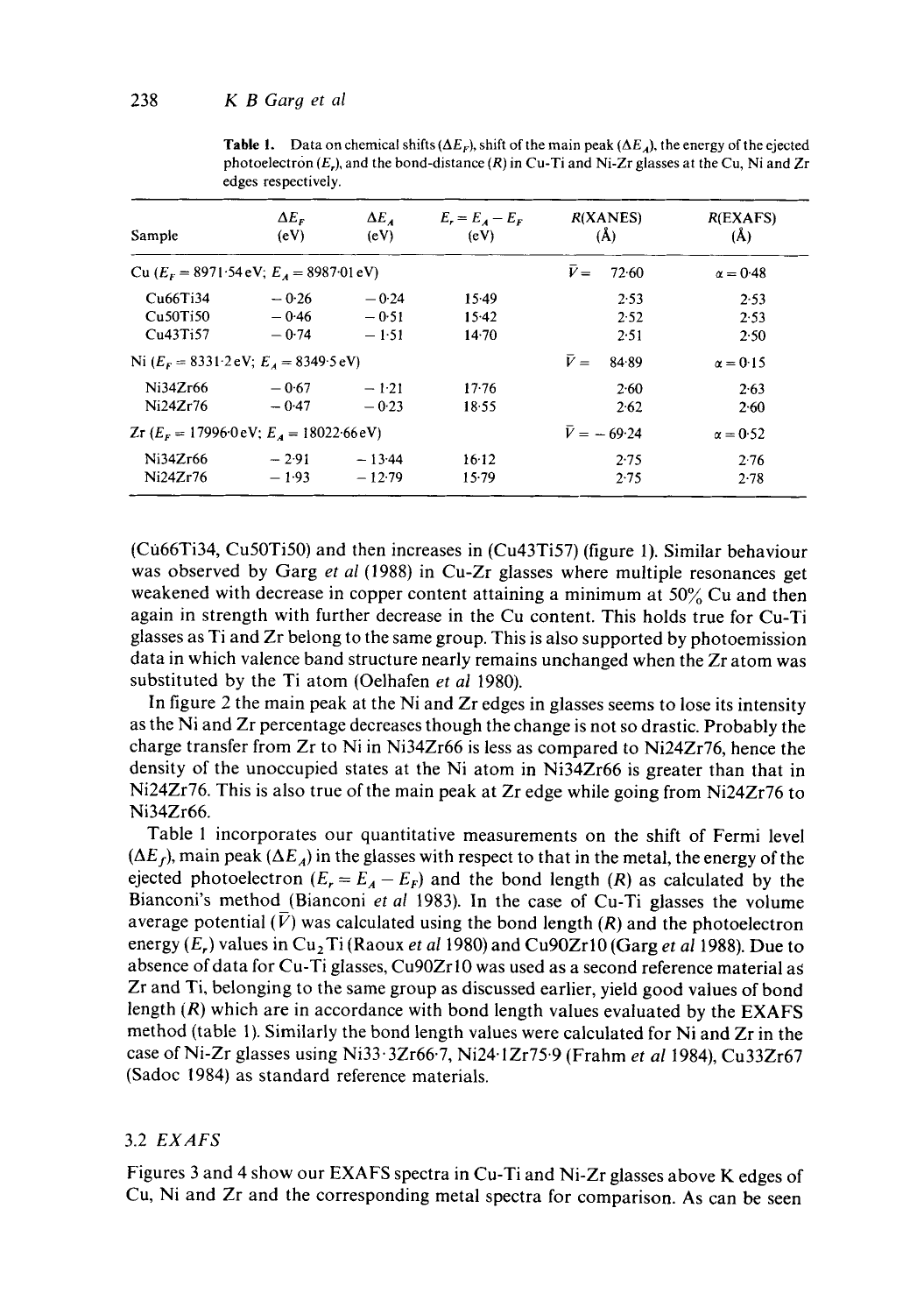from these figures, the metal spectrum in each case displays a much more finer structure than the spectra of the corresponding glasses. The spectra appear to possess a sinewave form indicating how the first near-neighbour shell dominates in the back-scattering of the photoelectron wave which is mainly due to the amorphous nature of these samples. On the other hand, the EXAFS spectra of the metals have contributions coming from a number of near-neighbour shells owing to their high crystallinity and thus show a lot of fine structure. The interpeak separations along with the amplitude of the peaks were almost similar to each other in Cu-Ti as well as in Ni-Zr glasses. However, in the case of Cu50Ti50 there was a slight reduction in the peak amplitude which rapidly dampened out at higher energies. This reduction in peak amplitude was partly due to the interference effect and partly due to the inherent structural disorder. Kobayashi and Takenchi (1982) reported similar results in Cu57Zr43. The Zr EXAFS in Ni34Zr66 and Ni24Zr76 looked virtually the same even though the Ni EXAFS in the same alloys did not resemble each other.

The Fourier transformation technique was not used because of certain limitations resulting from non gaussian pair distribution function for which an asymmetric distribution function has to be introduced. These limitations were discussed in the case of Cu-Zr and Fe-B glasses (Garg *et al* 1986, 1988). To overcome this we have used the graphic analysis method of EXAFS (Lytle *et a11975;* Islam *et a11985)* which would suffice for amorphous materials since the back-scattering was dominated by the first near-neighbour shell. The interpretation of the oscillating part term sin  $[2Kr, +\phi_i(k)]$ governs the analysis. Using this method a plot of n vs k was made where  $n = 0, 2, 4 \cdots$  for EXAFS maxima and  $n = 1, 3, 5 \cdots$  for EXAFS minima, K is the corresponding wave vector given by  $K = (0.263E)^{1/2}$ . Figures 5 and 6 show these plots and the slope m of n vs  $k$  is then related to bond length by

$$
R-\alpha=m\pi/2,
$$

" $\alpha$ " being constant is evaluated from the standard reference material. For Cu-Ti glasses the Cu<sub>2</sub>Ti amorphous material (Raux *et al 1980)* was employed as the standard reference material with Cu-Cu distance 2.53 Å. Similarly for Ni-Zr glasses Ni33.3Zr66.7 (Frahm *et al* 1984) with Ni-Ni distance  $2.63 \text{ Å}$  and Zr-Ni distance  $2.76 \text{ Å}$  were employed as the standard reference material. The bond distances thus calculated (table 1) show very good agreement with bond distances calculated by us using the XANES method and with those reported by others (Raoux *et al* 1980; Sadoc *et al* 1982).

### **4. Conclusion**

XANES and EXAFS features have yielded interesting results about the local atomic structure of glasses. XANES spectra provide qualitative information on the chemical interactions between the Cu and Ti and between Ni and Zr in these Cu-Ti and Ni-Zr glasses and also complement the structural data from the EXAFS region. The changes observed in their local chemistry have been explained in terms of hybridization, charge transfer and changes in near-neighbour environment. In these EXAFS region the broadened peaks in all glass spectra with respect to their corresponding metals are due to the inherent structural disorder. Along with this, the value of bond distances calculated by the XANES technique shows good agreement with values obtained by us from the EXAFS method as well as those obtained by other authors.